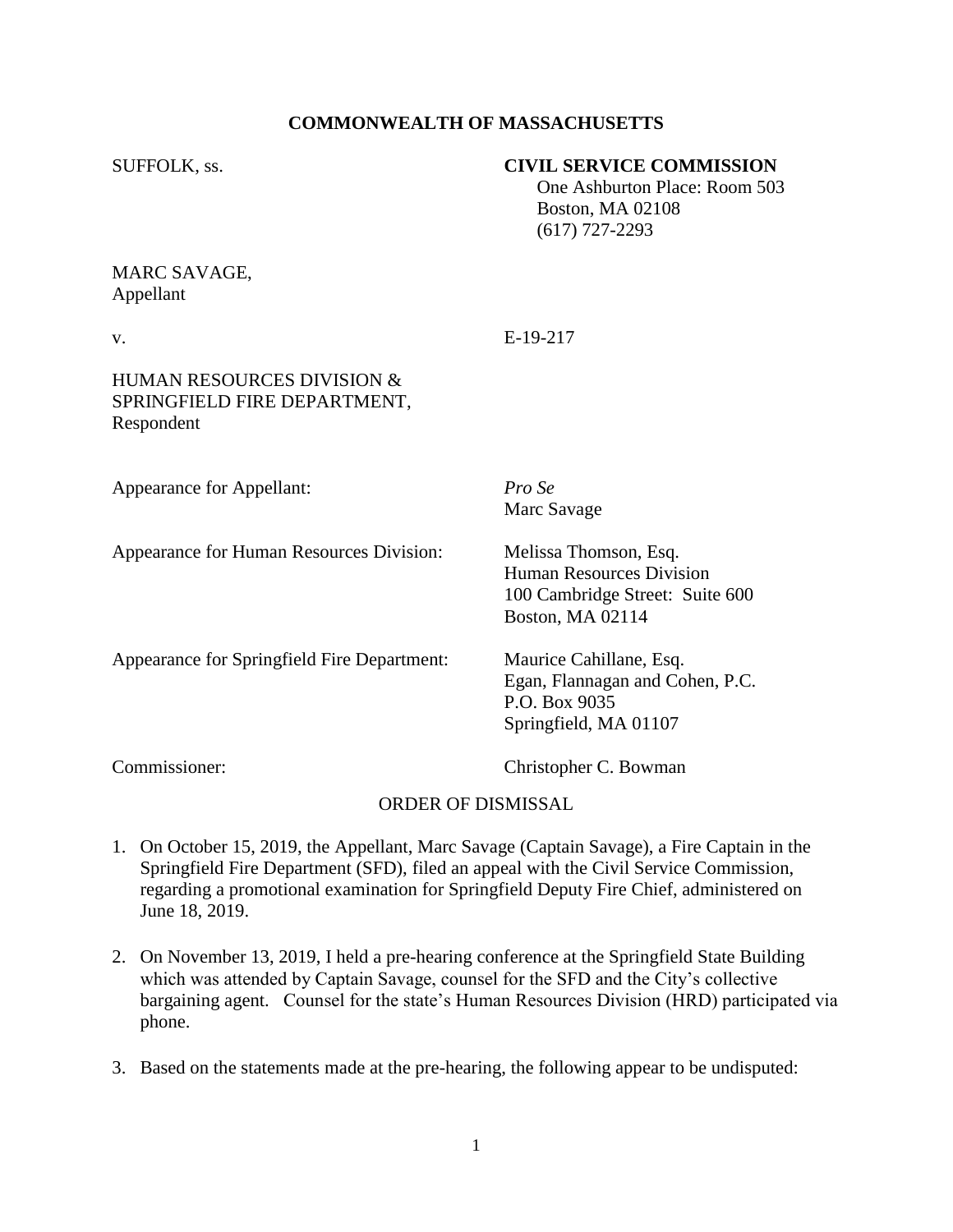- A. HRD delegated responsibility to the SFD to administer an assessment centerpromotional examination for Deputy Fire Chief.
- B. The promotional examination was scheduled for, and was indeed held, on June 18, 2019.
- C. The initial deadline for applying for the promotional examination was June 4, 2019.
- D. As of June  $4<sup>th</sup>$ , only 3 District Fire Chiefs (next lower title) had signed up for the promotional examination.
- E. Since less than 4 eligible individuals signed up for the examination, HRD opened the examination up to Fire Captains, the next lower title in succession, with a deadline of June 12, 2019.
- F. A sufficient number of Fire Captains signed up for the promotional examination and it was held on June 18, 2019.
- G. Captain Savage did not sign up for or take the promotional examination.
- H. 2 applicants (a District Fire Chief and a Fire Captain) passed the examination.
- I. An eligible list for Deputy Fire Chief was established on August 1, 2019.
- J. As referenced above, Captain Savage, on October 15, 2019, filed an appeal with the Commission, arguing that the administration of the examination was procedurally flawed, as there were only six (6) days between the new filing deadline for the examination and the examination date.
- 4. As part of the pre-hearing conference, HRD argued that G.L. c. 31, s. 19, which relates to the posting of promotional examinations, does not establish any statutory cut-off date for the posting of the examination, as compared to Section 18, which requires that the examination announcement for original appointment examinations be posted at least three (3) weeks prior to the examination filing deadline.
- 5. I informed the parties that there was a threshold issue here regarding whether the Commission has jurisdiction to hear this appeal, both in regard to: a) whether Captain Savage, who did not sign up to take the examination, is an aggrieved person; and b) whether the appeal here is timely.
- 6. In regard to the timeliness issue, G.L. c. 31, s. 22 states in relevant part that: "An applicant may request the administrator [HRD] to conduct a review of whether an examination taken by such applicant was a fair test of the applicant's fitness actually to perform the primary or dominant duties of the position for which the examination was held, provided that such request shall be filed with the administrator no later than seven days after the date of such examination." (emphasis added)
- 7. In the alternative, 801 CMR 1.01 (6)(b) states: "Any person with the right to initiate an adjudicatory proceeding may file a notice of claim for an adjudicatory proceeding with the agency within the time prescribed by statute or Agency rule. In the absence of a prescribed time, the notice of claim must be filed within 30 days from the date that the Agency notice of action is sent to a Party."
- 8. I set a briefing schedule and received HRD's Motion for Summary Decision and Captain Savage's opposition.